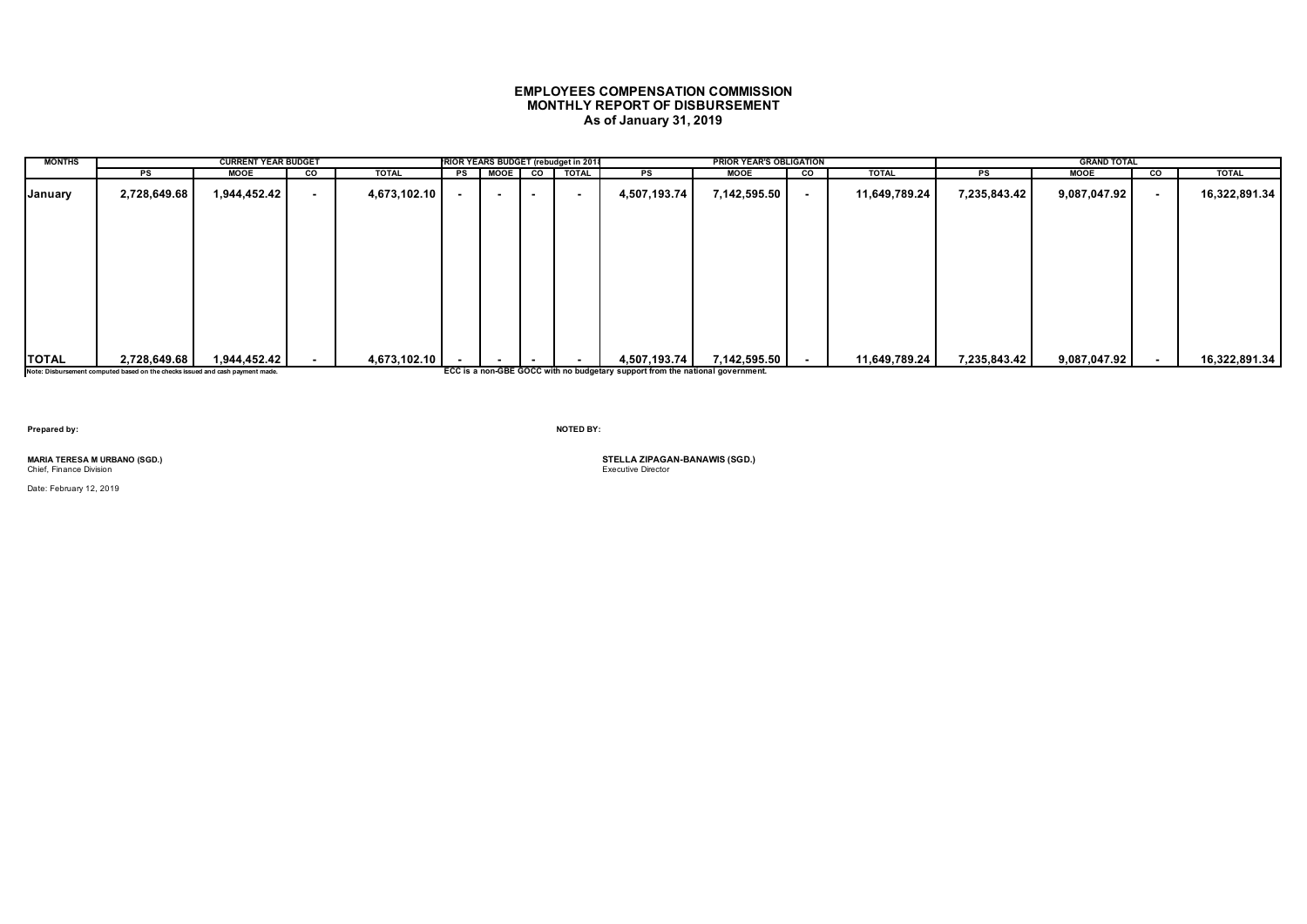# **EMPLOYEES COMPENSATION COMMISSION MONTHLY REPORT OF DISBURSEMENT As of February 28, 2019**

| <b>MONTHS</b>       |                                                                                                                                    | <b>CURRENT YEAR BUDGET</b>   |    |                               |         | PRIOR YEARS BUDGET (rebudget in 2019) |                        |                                                                                              | <b>PRIOR YEAR'S OBLIGATION</b> |                          |                               |                              | <b>GRAND TOTAL</b>           |              |                                |
|---------------------|------------------------------------------------------------------------------------------------------------------------------------|------------------------------|----|-------------------------------|---------|---------------------------------------|------------------------|----------------------------------------------------------------------------------------------|--------------------------------|--------------------------|-------------------------------|------------------------------|------------------------------|--------------|--------------------------------|
|                     | PS                                                                                                                                 | <b>MOOE</b>                  | co | <b>TOTAL</b>                  | PS MOOE | CO.                                   | <b>TOTAL</b>           | PS                                                                                           | <b>MOOE</b>                    | CO                       | <b>TOTAL</b>                  | PS                           | <b>MOOE</b>                  | CO           | <b>TOTAL</b>                   |
| January<br>February | 2,728,649.68<br>6,635,088.50                                                                                                       | 1,944,452.42<br>3,908,359.45 |    | 4,673,102.10<br>10,543,447.95 |         | 3,881,080.52                          | $\sim$<br>3,881,080.52 | 4,507,193.74<br>$\overline{\phantom{a}}$                                                     | 7,142,595.50<br>1,799,685.42   | $\blacksquare$           | 11,649,789.24<br>1,799,685.42 | 7,235,843.42<br>6,635,088.50 | 9,087,047.92<br>5,708,044.87 | 3,881,080.52 | 16,322,891.34<br>16,224,213.89 |
|                     |                                                                                                                                    |                              |    |                               |         |                                       |                        |                                                                                              |                                |                          |                               |                              |                              |              |                                |
| <b>TOTAL</b>        | 9,363,738.18<br>The contribution of a contract of the contract of the state of the contract of the contract of the contract of the | 5,852,811.87                 |    | 15,216,550.05                 |         | 3,881,080.52                          | 3,881,080.52           | 4,507,193.74<br>FCC is a new CBE COCC with no budgeton; cunnect from the national generation | 8,942,280.92                   | $\overline{\phantom{a}}$ | 13,449,474.66                 | 13,870,931.92                | 14,795,092.79                | 3,881,080.52 | 32,547,105.23                  |

**Note: Disbursement computed based on the checks issued and cash payment made. ECC is a non-GBE GOCC with no budgetary support from the national government.**

**Prepared by: NOTED BY:**

**Chief, Finance Division** 

Date: March 31, 2019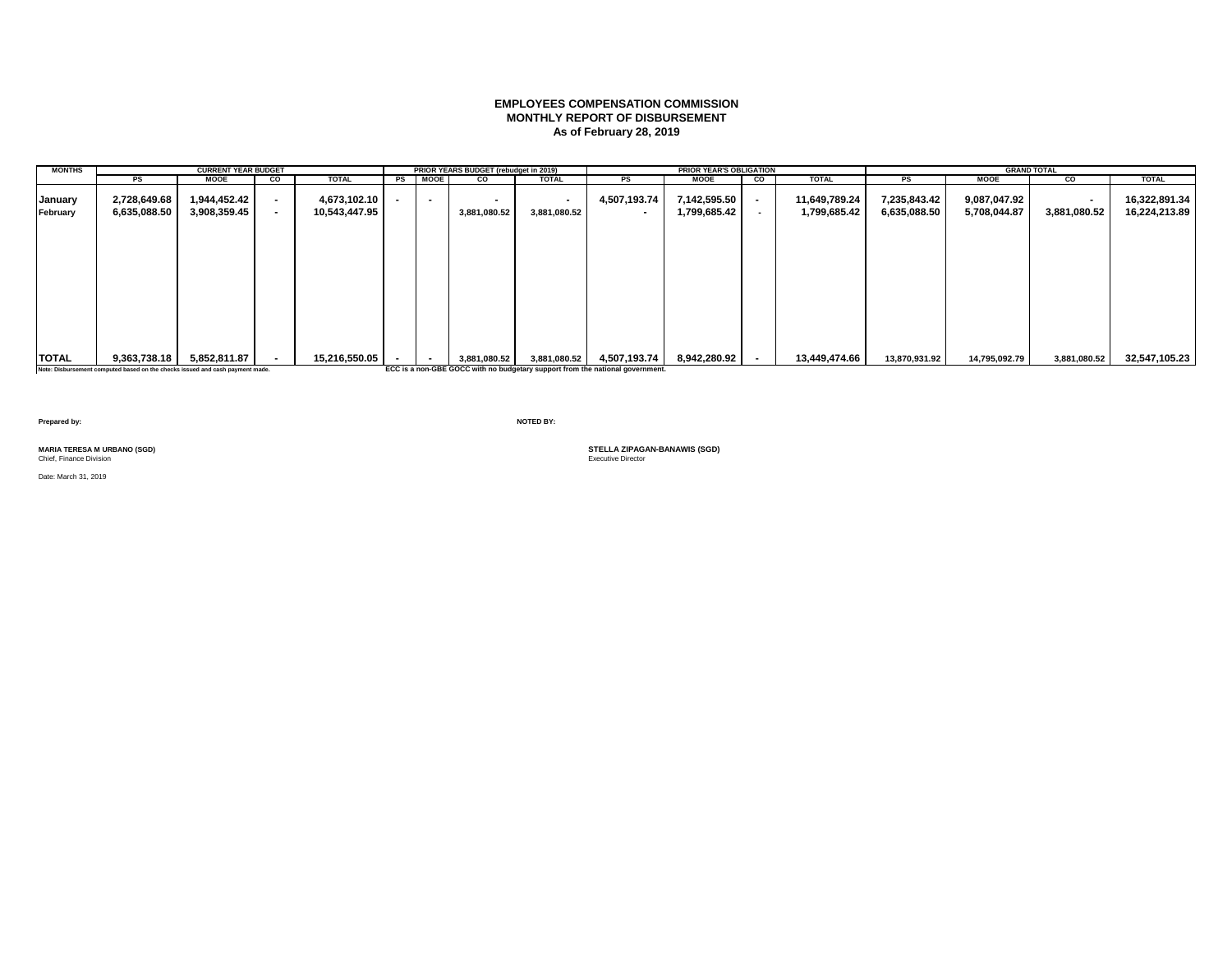### **EMPLOYEES COMPENSATION COMMISSION MONTHLY REPORT OF DISBURSEMENT As of March 31, 2019**

| <b>MONTHS</b>                |                                                                                                | <b>CURRENT YEAR BUDGET</b>                   |    |                                                |                                    | PRIOR YEARS BUDGET (rebudget in 2019) |                                        |                                                                                               | <b>PRIOR YEAR'S OBLIGATION</b>               |      |                                               |                                              | <b>GRAND TOTAL</b>                           |                              |                                                 |
|------------------------------|------------------------------------------------------------------------------------------------|----------------------------------------------|----|------------------------------------------------|------------------------------------|---------------------------------------|----------------------------------------|-----------------------------------------------------------------------------------------------|----------------------------------------------|------|-----------------------------------------------|----------------------------------------------|----------------------------------------------|------------------------------|-------------------------------------------------|
|                              | PS                                                                                             | <b>MOOE</b>                                  | CO | <b>TOTAL</b>                                   | PS MOOE                            | <b>CO</b>                             | <b>TOTAL</b>                           | PS                                                                                            | <b>MOOE</b>                                  | co l | <b>TOTAL</b>                                  | PS                                           | <b>MOOE</b>                                  | CO                           | <b>TOTAL</b>                                    |
| January<br>February<br>March | 2,728,649.68<br>6,635,088.50<br>5,441,493.63                                                   | 1,944,452.42<br>3,908,359.45<br>5,945,695.55 |    | 4,673,102.10<br>10,543,447.95<br>11,387,189.18 | $\overline{\phantom{a}}$<br>$\sim$ | 3,881,080.52<br>1,879,490.00          | $\sim$<br>3,881,080.52<br>1,879,490.00 | 4,507,193.74<br>63,847.58                                                                     | 7,142,595.50<br>1,799,685.42<br>1,395,000.00 |      | 11,649,789.24<br>1,799,685.42<br>1,458,847.58 | 7,235,843.42<br>6,635,088.50<br>5,505,341.21 | 9,087,047.92<br>5,708,044.87<br>7,340,695.55 | 3,881,080.52<br>1,879,490.00 | 16,322,891.34<br>16,224,213.89<br>14,725,526.76 |
| <b>ITOTAL</b>                | 14,805,231.81<br>Note: Disbursement computed based on the checks issued and cash payment made. | 11.798.507.42                                |    | 26,603,739.23                                  | $\overline{\phantom{a}}$           | 5,760,570.52                          | 5,760,570.52                           | 4.571.041.32<br>ECC is a non-GBE GOCC with no budgetary support from the national government. | 10,337,280.92 -                              |      | 14,908,322.24                                 | 19,376,273.13                                | 22,135,788.34                                | 5,760,570.52                 | 47,272,631.99                                   |

**Prepared by: NOTED BY:**

**Chief, Finance Division** 

Date: April 5, 2019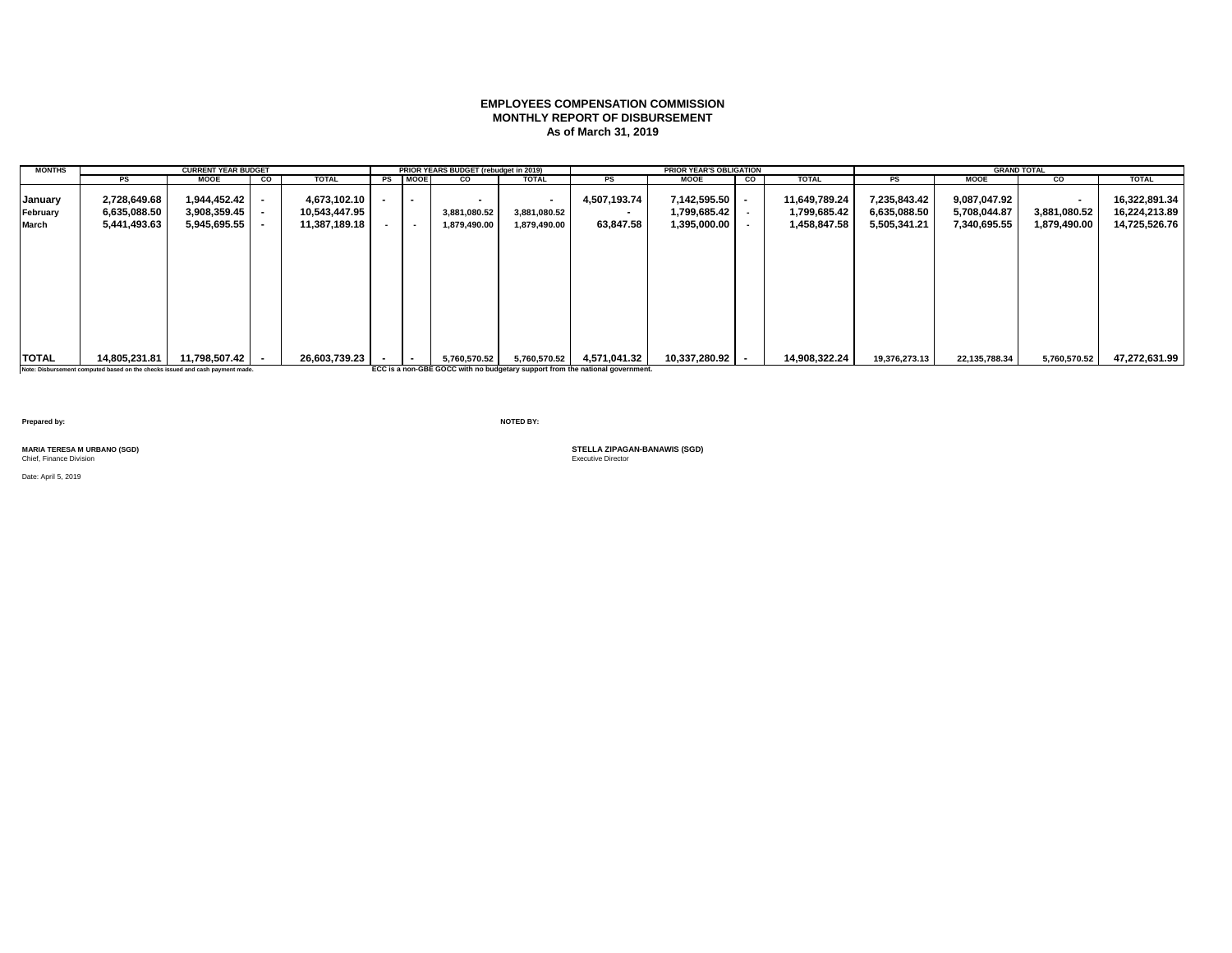#### **EMPLOYEES COMPENSATION COMMISSION MONTHLY REPORT OF DISBURSEMENT As of April 30, 2019**

| <b>MONTHS</b> |               | <b>CURRENT YEAR BUDGET</b>     |    |               |         | PRIOR YEARS BUDGET (rebudget in 2019) |                          |                          | <b>PRIOR YEAR'S OBLIGATION</b> |           |               |               |               | <b>GRAND TOTAL</b> |               |
|---------------|---------------|--------------------------------|----|---------------|---------|---------------------------------------|--------------------------|--------------------------|--------------------------------|-----------|---------------|---------------|---------------|--------------------|---------------|
|               | PS            | <b>MOOE</b>                    | CO | <b>TOTAL</b>  | PS MOOE | CO                                    | <b>TOTAL</b>             | PS                       | <b>MOOE</b>                    | <b>CO</b> | <b>TOTAL</b>  | PS            | <b>MOOE</b>   | <b>CO</b>          | <b>TOTAL</b>  |
| January       | 2,728,649.68  | 1,944,452.42                   |    | 4.673.102.10  | $\sim$  |                                       | $\overline{\phantom{a}}$ | 4,507,193.74             | 7.142.595.50                   |           | 11,649,789.24 | 7,235,843.42  | 9,087,047.92  |                    | 16.322.891.34 |
| February      | 6,635,088.50  | $3,908,359.45$ -               |    | 10,543,447.95 |         | 3,881,080.52                          | 3,881,080.52             | $\overline{\phantom{a}}$ | 1,799,685.42                   |           | 1,799,685.42  | 6,635,088.50  | 5,708,044.87  | 3,881,080.52       | 16,224,213.89 |
| March         | 5,441,493.63  | $5,945,695.55$ -               |    | 11,387,189.18 | $\sim$  | 1,879,490.00                          | 1,879,490.00             | 63,847.58                | 1,395,000.00                   |           | 1,458,847.58  | 5,505,341.21  | 7,340,695.55  | 1,879,490.00       | 14,725,526.76 |
| April         | 3,233,138.70  | $6,041,625.71$ -               |    | 9.274.764.41  | $\sim$  |                                       | $\overline{\phantom{a}}$ | 14,713.71                | 1,147,235.00                   |           | 1,161,948.71  | 3.247.852.41  | 7,188,860.71  | $\sim$             | 10.436.713.12 |
|               |               |                                |    |               |         |                                       |                          |                          |                                |           |               |               |               |                    |               |
| <b>TOTAL</b>  | 18,038,370.51 | $17.840.133.13$ $\blacksquare$ |    | 35.878.503.64 |         | 5,760,570.52                          | 5,760,570.52             | 4,585,755.03             | 11.484.515.92                  |           | 16.070.270.95 | 22.624.125.54 | 29.324.649.05 | 5.760.570.52       | 57.709.345.11 |

**Note: Disbursement computed based on the checks issued and cash payment made. ECC is a non-GBE GOCC with no budgetary support from the national government.**

**Prepared by: NOTED BY:**

Chief, Finance Division

Date: May 7, 2019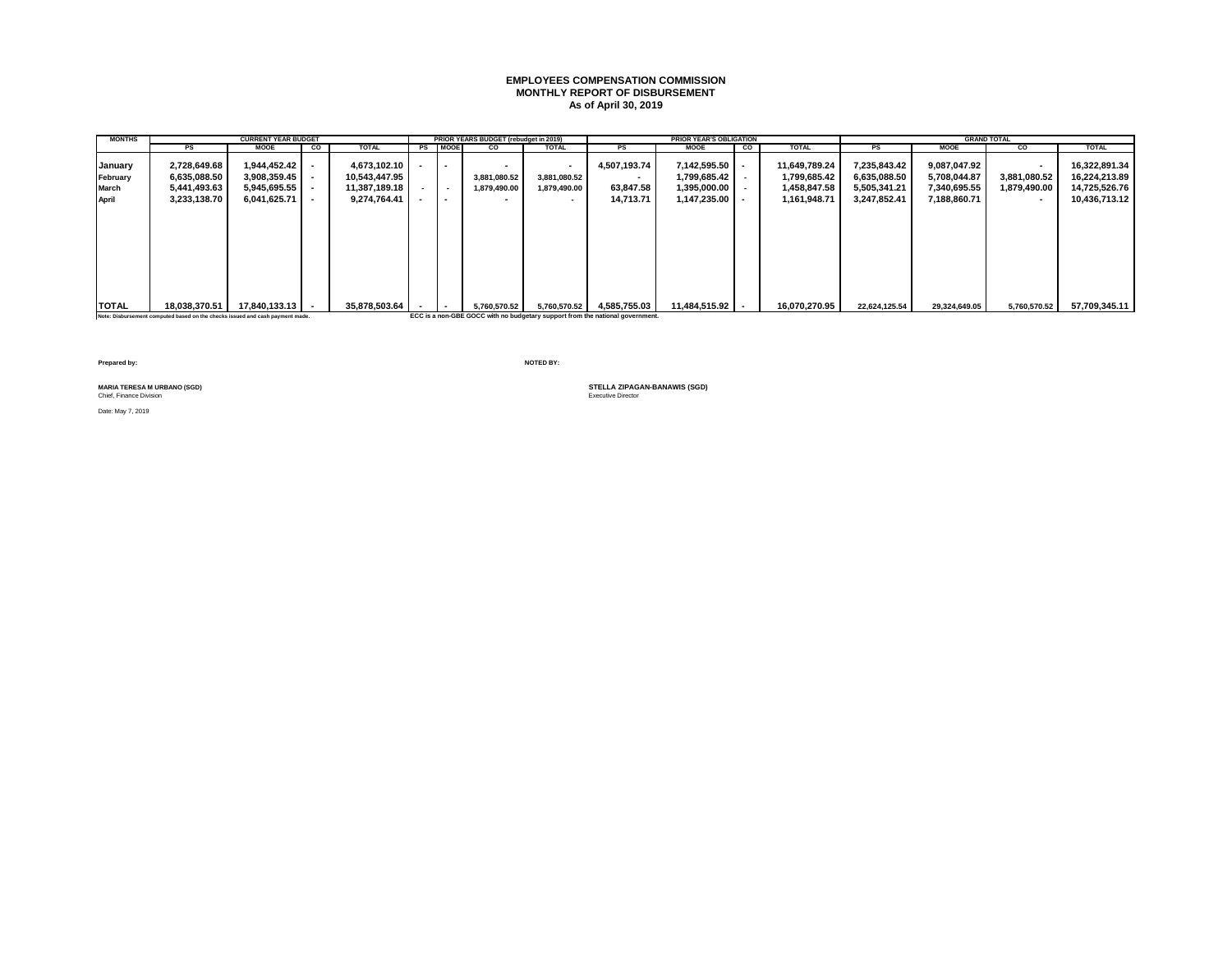# **EMPLOYEES COMPENSATION COMMISSION MONTHLY REPORT OF DISBURSEMENT As of May 31, 2019**

| <b>MONTHS</b>       |                                                                               | <b>CURRENT YEAR BUDGET</b>   |    |                               |         | PRIOR YEARS BUDGET (rebudget in 2019) |                                          |                                                                               | <b>PRIOR YEAR'S OBLIGATION</b> |    |                               |                              | <b>GRAND TOTAL</b>           |                      |                                |
|---------------------|-------------------------------------------------------------------------------|------------------------------|----|-------------------------------|---------|---------------------------------------|------------------------------------------|-------------------------------------------------------------------------------|--------------------------------|----|-------------------------------|------------------------------|------------------------------|----------------------|--------------------------------|
|                     | <b>PS</b>                                                                     | <b>MOOE</b>                  | CO | <b>TOTAL</b>                  | PS MOOE | CO                                    | <b>TOTAL</b>                             | <b>PS</b>                                                                     | MOOE                           | CO | <b>TOTAL</b>                  | <b>PS</b>                    | <b>MOOE</b>                  | CO                   | <b>TOTAL</b>                   |
| January<br>February | 2,728,649.68<br>6,635,088.50                                                  | 1,944,452.42<br>3,908,359.45 |    | 4.673.102.10<br>10.543.447.95 |         | 3,881,080.52                          | $\overline{\phantom{a}}$<br>3,881,080.52 | 4,507,193.74<br>$\sim$                                                        | 7,142,595.50<br>1.799.685.42   |    | 11,649,789.24<br>1,799,685.42 | 7,235,843.42<br>6,635,088.50 | 9,087,047.92<br>5,708,044.87 | $\,$<br>3,881,080.52 | 16,322,891.34<br>16,224,213.89 |
| March               | 5,441,493.63                                                                  | 5,945,695.55                 |    | 11,387,189.18                 |         | 1,879,490.00                          | 1,879,490.00                             | 63,847.58                                                                     | 1,395,000.00                   |    | 1,458,847.58                  | 5,505,341.21                 | 7,340,695.55                 | 1,879,490.00         | 14,725,526.76                  |
| April               | 3,233,138.70                                                                  | 6,041,625.71                 |    | 9.274.764.41                  |         |                                       | $\overline{\phantom{a}}$                 | 14,713.71                                                                     | 1,147,235.00                   |    | 1,161,948.71                  | 3,247,852.41                 | 7,188,860.71                 | $\sim$               | 10,436,713.12                  |
| May                 | 7,830,772.67                                                                  | 6,077,562.86                 |    | 13,908,335.53                 |         |                                       | $\sim$                                   | 287.997.91                                                                    | 382.410.00 l                   |    | 670,407.91                    | 8,118,770.58                 | 6,459,972.86                 | $\sim$               | 14,578,743.44                  |
|                     |                                                                               |                              |    |                               |         |                                       |                                          |                                                                               |                                |    |                               |                              |                              |                      |                                |
| <b>TOTAL</b>        | 25.869.143.18                                                                 | 23.917.695.99                |    | 49.786.839.17                 |         | 5.760.570.52                          | 5,760,570.52                             | 4.873.752.94                                                                  | $11.866.925.92$   -            |    | 16.740.678.86                 | 30,742,896.12                | 35,784,621.91                | 5,760,570.52         | 72,288,088.55                  |
|                     | Note: Disbursement computed based on the checks issued and cash payment made. |                              |    |                               |         |                                       |                                          | ECC is a non-GBE GOCC with no budgetary support from the national government. |                                |    |                               |                              |                              |                      |                                |

**Prepared by: NOTED BY:**

Date: June 7, 2019

MARIA TERESA M URBANO (SGD)<br>Chief, Finance Division<br>
Chief, Finance Division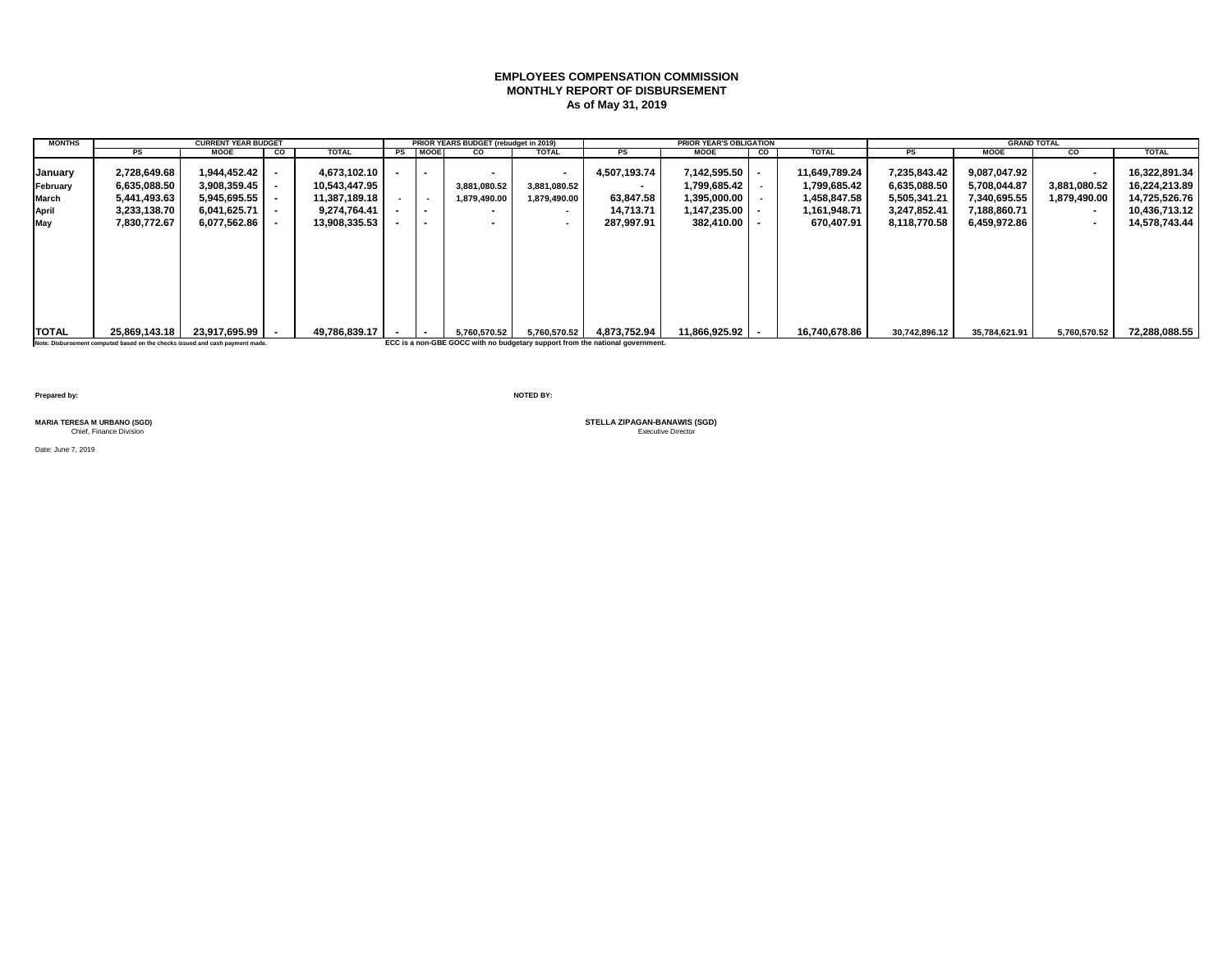## **EMPLOYEES COMPENSATION COMMISSION MONTHLY REPORT OF DISBURSEMENT As of June 30, 2019**

| <b>MONTHS</b>                                               |                                                                                                | <b>CURRENT YEAR BUDGET</b>                                                                   |    |                                                                                                  |                                           | PRIOR YEARS BUDGET (rebudget in 2019) |                                                                                           |                                                                                               | <b>PRIOR YEAR'S OBLIGATION</b>                                                                |    |                                                                                           |                                                                                              | <b>GRAND TOTAL</b>                                                                           |                                                                                                                  |                                                                                                    |
|-------------------------------------------------------------|------------------------------------------------------------------------------------------------|----------------------------------------------------------------------------------------------|----|--------------------------------------------------------------------------------------------------|-------------------------------------------|---------------------------------------|-------------------------------------------------------------------------------------------|-----------------------------------------------------------------------------------------------|-----------------------------------------------------------------------------------------------|----|-------------------------------------------------------------------------------------------|----------------------------------------------------------------------------------------------|----------------------------------------------------------------------------------------------|------------------------------------------------------------------------------------------------------------------|----------------------------------------------------------------------------------------------------|
|                                                             | <b>PS</b>                                                                                      | <b>MOOE</b>                                                                                  | CO | <b>TOTAL</b>                                                                                     | PS MOOE                                   | CO                                    | <b>TOTAL</b>                                                                              | PS                                                                                            | <b>MOOE</b>                                                                                   | CO | <b>TOTAL</b>                                                                              | <b>PS</b>                                                                                    | <b>MOOE</b>                                                                                  | CO                                                                                                               | <b>TOTAL</b>                                                                                       |
| January<br>February<br>March<br><b>April</b><br>May<br>June | 2,728,649.68<br>6.635.088.50<br>5,441,493.63<br>3.233.138.70<br>7,830,772.67<br>4,413,863.63   | 1.944.452.42<br>3,908,359.45<br>5,945,695.55<br>6.041.625.71<br>6,077,562.86<br>6.561.494.28 |    | 4.673.102.10<br>10.543.447.95<br>11,387,189.18<br>9.274.764.41<br>13,908,335.53<br>10.975.357.91 | $\overline{\phantom{0}}$<br>. .<br>$\sim$ | 3,881,080.52<br>1,879,490.00          | $\,$ $\,$<br>3,881,080.52<br>1,879,490.00<br>$\sim$<br>$\overline{\phantom{a}}$<br>$\sim$ | 4.507.193.74<br>$\sim$<br>63,847.58<br>14.713.71<br>287.997.91<br>140.167.28                  | 7,142,595.50<br>1.799.685.42  <br>1,395,000.00<br>1,147,235.00  <br>382,410.00<br>19.441.12 l |    | 11.649.789.24<br>1.799.685.42<br>1,458,847.58<br>1,161,948.71<br>670,407.91<br>159.608.40 | 7,235,843.42<br>6.635.088.50<br>5,505,341.21<br>3.247.852.41<br>8,118,770.58<br>4,554,030.91 | 9.087.047.92<br>5.708.044.87<br>7,340,695.55<br>7.188.860.71<br>6,459,972.86<br>6.580.935.40 | $\blacksquare$<br>3.881.080.52<br>1,879,490.00<br>$\sim$<br>$\overline{\phantom{a}}$<br>$\overline{\phantom{a}}$ | 16.322.891.34<br>16,224,213.89<br>14,725,526.76<br>10.436.713.12<br>14,578,743.44<br>11,134,966.31 |
| <b>TOTAL</b>                                                | 30.283.006.81<br>Note: Disbursement computed based on the checks issued and cash payment made. | 30.479.190.27                                                                                |    | 60.762.197.08                                                                                    |                                           | 5.760.570.52                          | 5,760,570.52                                                                              | 5.013.920.22<br>ECC is a non-GBE GOCC with no budgetary support from the national government. | 11.886.367.04                                                                                 |    | 16,900,287.26                                                                             | 35,296,927.03                                                                                | 42,365,557.31                                                                                | 5,760,570.52                                                                                                     | 83,423,054.86                                                                                      |
|                                                             |                                                                                                |                                                                                              |    |                                                                                                  |                                           |                                       |                                                                                           |                                                                                               |                                                                                               |    |                                                                                           |                                                                                              |                                                                                              |                                                                                                                  |                                                                                                    |

**Prepared by: NOTED BY:**

Date: July 4, 2019

MARIA TERESA M URBANO (SGD)<br>Chief, Finance Division<br>
Chief, Finance Division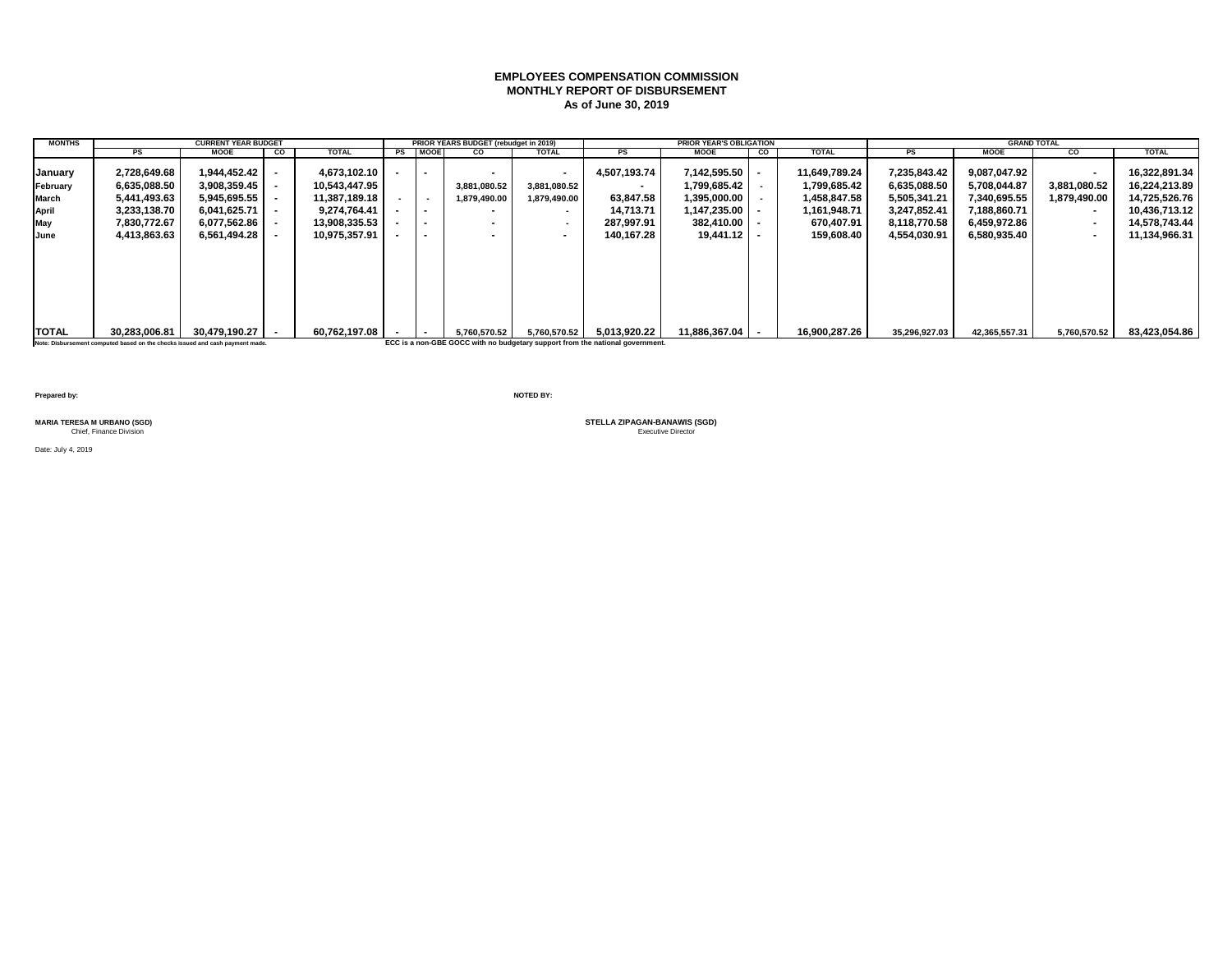#### **EMPLOYEES COMPENSATION COMMISSION MONTHLY REPORT OF DISBURSEMENT As of July 31, 2019**

| <b>MONTHS</b> |               | <b>CURRENT YEAR BUDGET</b> |                          |               |                          | PRIOR YEARS BUDGET (rebudget in 2019) |              |              | <b>PRIOR YEAR'S OBLIGATION</b> |    |               |               |               | <b>GRAND TOTAL</b> |               |
|---------------|---------------|----------------------------|--------------------------|---------------|--------------------------|---------------------------------------|--------------|--------------|--------------------------------|----|---------------|---------------|---------------|--------------------|---------------|
|               | <b>PS</b>     | <b>MOOE</b>                | <b>CO</b>                | <b>TOTAL</b>  | PS MOOE                  | CO.                                   | <b>TOTAL</b> | PS           | <b>MOOE</b>                    | CO | <b>TOTAL</b>  | PS            | <b>MOOE</b>   | <b>CO</b>          | <b>TOTAL</b>  |
| IJanuarv      | 2.728.649.68  | 944.452.42                 | $\sim$                   | 4.673.102.10  |                          |                                       |              | 4,507,193.74 | 7.142.595.50                   |    | 11.649.789.24 | 7,235,843.42  | 9.087.047.92  | $\blacksquare$     | 16.322.891.34 |
| February      | 6,635,088.50  | 3.908.359.45               | $\sim$                   | 10.543.447.95 |                          | 3,881,080.52                          | 3,881,080.52 |              | 1.799.685.42                   |    | 1,799,685.42  | 6,635,088.50  | 5.708.044.87  | 3,881,080.52       | 16,224,213.89 |
| March         | 5,441,493.63  | 5.945.695.55               | $\sim$                   | 11,387,189.18 | $\sim$                   | 1,879,490.00                          | 1,879,490.00 | 63.847.58    | 1.395.000.00                   |    | 1,458,847.58  | 5,505,341.21  | 7.340.695.55  | 1,879,490.00       | 14,725,526.76 |
| April         | 3,233,138.70  | 6.041.625.71               | $\sim$                   | 9.274.764.41  | $\sim$                   | $\overline{\phantom{a}}$              |              | 14.713.71    | 1.147.235.00                   |    | 1,161,948.71  | 3.247.852.41  | 7,188,860.71  |                    | 10.436.713.12 |
| May           | 7.830.772.67  | 6.077.562.86               | $\sim$                   | 13,908,335.53 |                          | -                                     |              | 287.997.91   | 382.410.00                     |    | 670,407.91    | 8.118.770.58  | 6,459,972.86  | $\blacksquare$     | 14.578.743.44 |
| June          | 4.413.863.63  | 6.561.494.28               | $\overline{\phantom{a}}$ | 10.975.357.91 |                          |                                       |              | 140.167.28   | $19.441.12$ $\blacksquare$     |    | 159.608.40    | 4,554,030.91  | 6,580,935.40  |                    | 11.134.966.31 |
| July          | 4,884,026.17  | 7.514.453.13               | 31.200.00                | 12.429.679.30 | $\overline{\phantom{a}}$ | 1.115.925.56                          | 1,115,925.56 | 1.227.943.19 | 105.490.00                     |    | 1,333,433.19  | 6,111,969.36  | 7,619,943.13  | 1,147,125.56       | 14,879,038.05 |
|               |               |                            |                          |               |                          |                                       |              |              |                                |    |               |               |               |                    |               |
| <b>TOTAL</b>  | 35.167.032.98 | 37.993.643.40              | 31.200.00                | 73,191,876.38 |                          | 6.876.496.08                          | 6.876.496.08 | 6.241.863.41 | 11.991.857.04   -              |    | 18.233.720.45 | 41,408,896.39 | 49.985.500.44 | 6,907,696.08       | 98.302.092.91 |

**Note: Disbursement computed based on the checks issued and cash payment made. ECC is a non-GBE GOCC with no budgetary support from the national government.**

**Prepared by: NOTED BY:**

MARIA TERESA M URBANO (SGD)<br>Chief, Finance Division

Date: August 13, 2019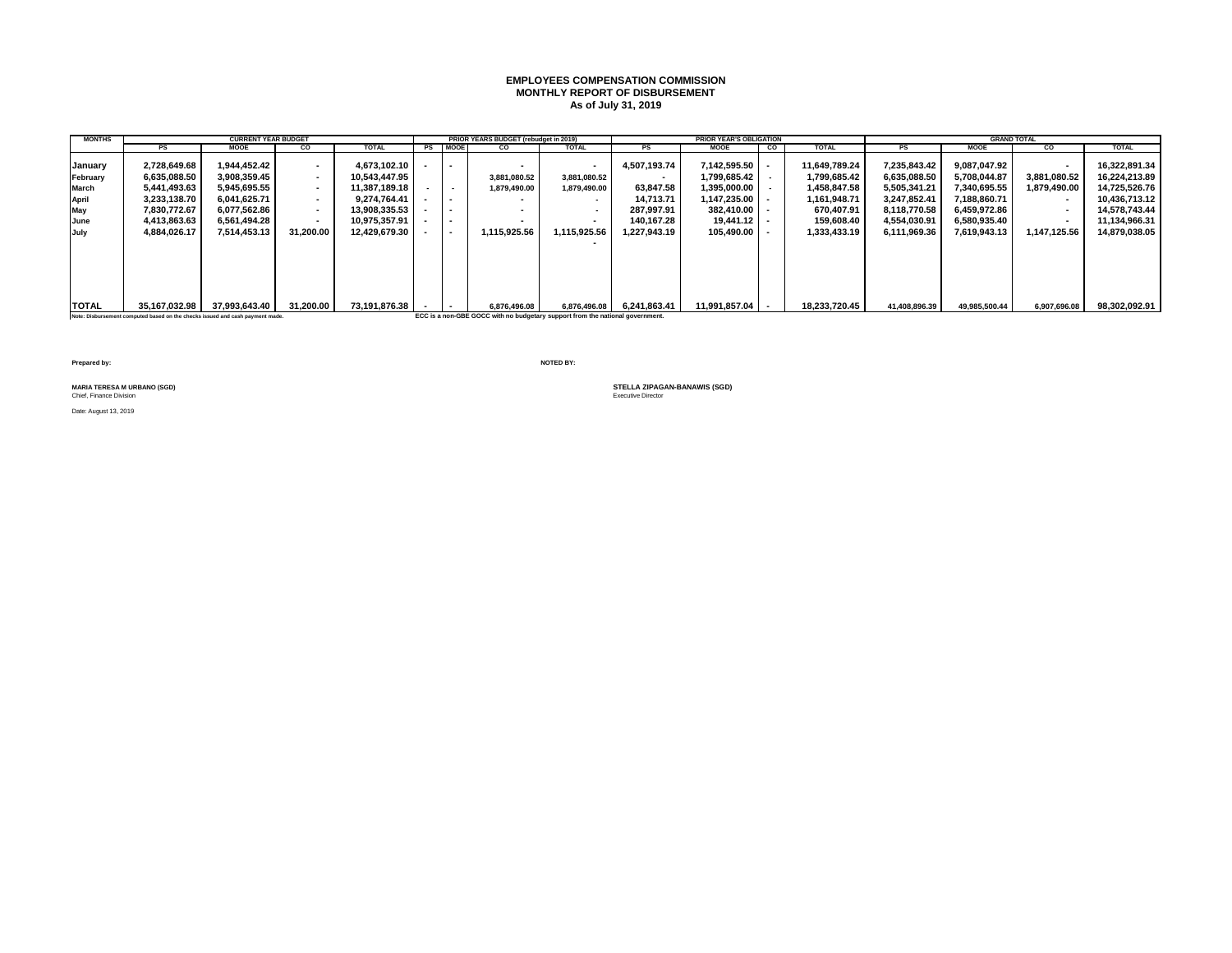### **EMPLOYEES COMPENSATION COMMISSION MONTHLY REPORT OF DISBURSEMENT As of August 31, 2019**

| <b>MONTHS</b> |               | <b>CURRENT YEAR BUDGET</b> |           |               |         | PRIOR YEARS BUDGET (rebudget in 2019) |                          |              | <b>PRIOR YEAR'S OBLIGATION</b> |                |               |               | <b>GRAND TOTAL</b> |              |                |
|---------------|---------------|----------------------------|-----------|---------------|---------|---------------------------------------|--------------------------|--------------|--------------------------------|----------------|---------------|---------------|--------------------|--------------|----------------|
|               | PS            | <b>MOOE</b>                | <b>CO</b> | <b>TOTAL</b>  | PS MOOE | CO                                    | <b>TOTAL</b>             |              | <b>MOOE</b>                    | $\overline{c}$ | <b>TOTAL</b>  | <b>PS</b>     | <b>MOOE</b>        | CO.          | <b>TOTAL</b>   |
| January       | 2.728.649.68  | 1.944.452.42               |           | 4.673.102.10  |         |                                       |                          | 4.507.193.74 | 7.142.595.50                   |                | 11.649.789.24 | 7.235.843.42  | 9.087.047.92       | $\sim$       | 16.322.891.34  |
| February      | 6.635.088.50  | 3.908.359.45               |           | 10.543.447.95 |         | 3.881.080.52                          | 3,881,080.52             | $\sim$       | 1.799.685.42                   |                | 1.799.685.42  | 6.635.088.50  | 5.708.044.87       | 3.881.080.52 | 16.224.213.89  |
| March         | 5,441,493.63  | 5.945.695.55               |           | 11.387.189.18 | $\sim$  | 1,879,490.00                          | 1,879,490.00             | 63.847.58    | 1.395.000.00                   |                | 1.458.847.58  | 5,505,341.21  | 7.340.695.55       | 1.879.490.00 | 14,725,526.76  |
| April         | 3,233,138.70  | 6.041.625.71               |           | 9.274.764.41  |         |                                       |                          | 14.713.71    | $1,147,235.00$ -               |                | 1,161,948.71  | 3,247,852.41  | 7.188.860.71       | $\sim$       | 10.436.713.12  |
| May           | 7.830.772.67  | 6.077.562.86               |           | 13.908.335.53 |         |                                       |                          | 287.997.91   | $382.410.00$ $\blacksquare$    |                | 670.407.91    | 8.118.770.58  | 6.459.972.86       | $\sim$       | 14.578.743.44  |
| June          | 4,413,863.63  | 6.561.494.28               |           | 10.975.357.91 |         |                                       | $\overline{\phantom{a}}$ | 140.167.28   | $19.441.12$ $\blacksquare$     |                | 159.608.40    | 4,554,030.91  | 6.580.935.40       | $\sim$       | 11.134.966.31  |
| July          | 4.884.026.17  | 7.514.453.13               | 31.200.00 | 12.429.679.30 |         | 1.115.925.56                          | 1.115.925.56             | 1.227.943.19 | 105.490.00                     |                | 1.333.433.19  | 6.111.969.36  | 7.619.943.13       | 1.147.125.56 | 14.879.038.05  |
| August        | 4.418.846.73  | 6.972.565.36               | 19,950.00 | 11.411.362.09 |         |                                       |                          | 2.148.301.72 | 4.138.672.01                   |                | 6,286,973.73  | 6.567.148.45  | 11.111.237.37      | 19,950.00    | 17,698,335.82  |
|               |               |                            |           |               |         |                                       |                          |              |                                |                |               |               |                    |              |                |
| <b>TOTAL</b>  | 39.585.879.71 | 44.966.208.76              | 51.150.00 | 84.603.238.47 |         | 6,876,496.08                          | 6.876.496.08             | 8.390.165.13 | 16.130.529.05                  |                | 24.520.694.18 | 47.976.044.84 | 61.096.737.81      | 6,927,646.08 | 116.000.428.73 |

**Note: Disbursement computed based on the checks issued and cash payment made. ECC is a non-GBE GOCC with no budgetary support from the national government.**

**Prepared by: NOTED BY:**

MARIA TERESA M URBANO (SGD)<br>Chief, Finance Division

Date: September 9, 2019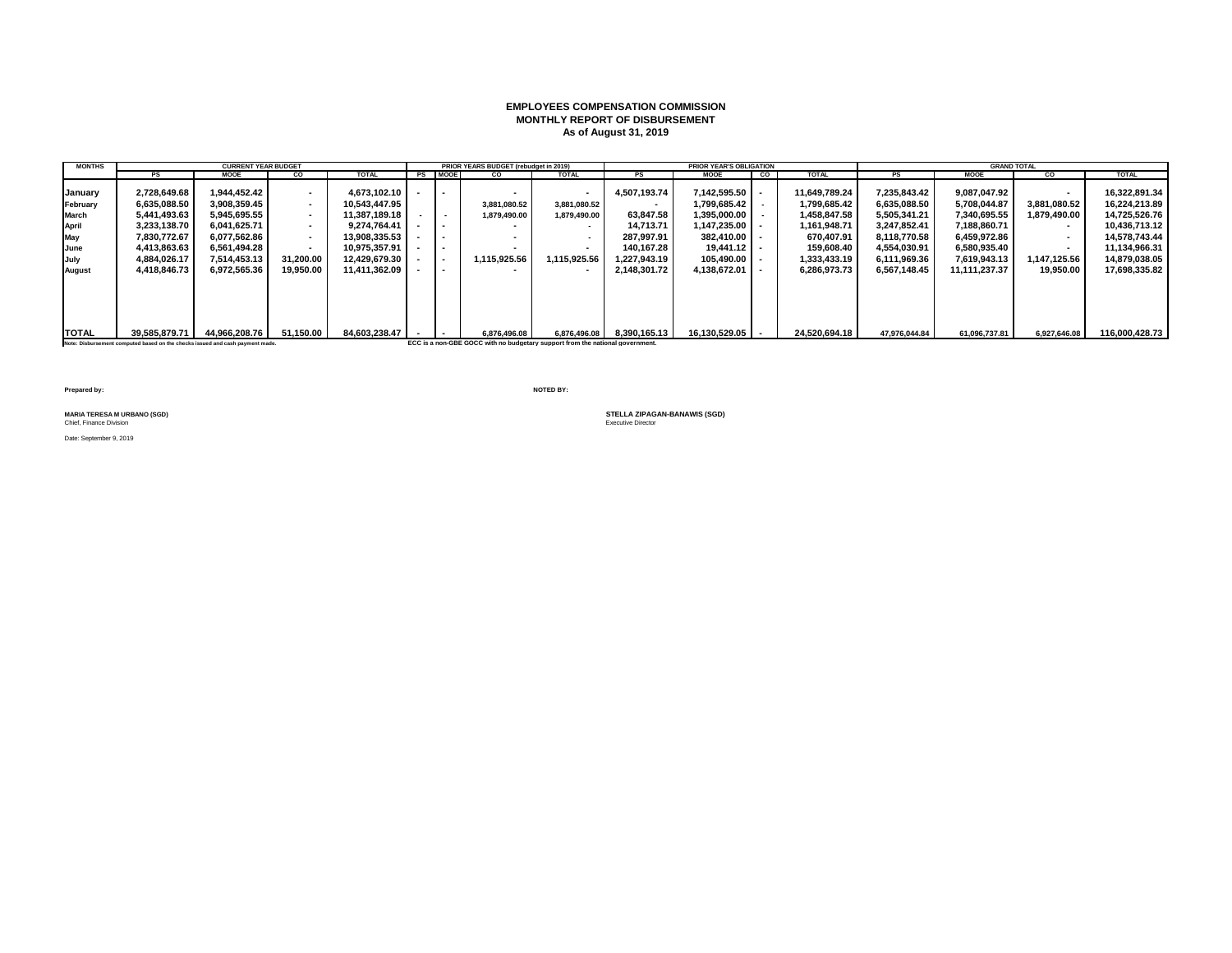### **EMPLOYEES COMPENSATION COMMISSION MONTHLY REPORT OF DISBURSEMENT as of September 30, 2019**

| <b>MONTHS</b>    |                                                                               | <b>CURRENT YEAR BUDGET</b> |            |               |                          | PRIOR YEARS BUDGET (rebudget in 2019)                                         |              |              | <b>PRIOR YEAR'S OBLIGATION</b> |    |               |               | <b>GRAND TOTAL</b> |              |                |
|------------------|-------------------------------------------------------------------------------|----------------------------|------------|---------------|--------------------------|-------------------------------------------------------------------------------|--------------|--------------|--------------------------------|----|---------------|---------------|--------------------|--------------|----------------|
|                  | <b>PS</b>                                                                     | <b>MOOE</b>                | CO         | <b>TOTAL</b>  | PS MOOE                  | <b>CO</b>                                                                     | <b>TOTAL</b> | <b>PS</b>    | <b>MOOE</b>                    | co | <b>TOTAL</b>  | PS            | <b>MOOE</b>        | <b>CO</b>    | <b>TOTAL</b>   |
|                  |                                                                               |                            |            |               |                          |                                                                               |              |              |                                |    |               |               |                    |              |                |
| January          | 2,728,649.68                                                                  | 1.944.452.42               | $\sim$     | 4.673.102.10  | $\sim$                   |                                                                               |              | 4,507,193.74 | 7.142.595.50                   |    | 11.649.789.24 | 7.235.843.42  | 9.087.047.92       | $\sim$       | 16,322,891.34  |
| February         | 6,635,088.50                                                                  | 3,908,359.45               |            | 10.543.447.95 |                          | 3,881,080.52                                                                  | 3,881,080.52 | $\sim$       | 1.799.685.42                   |    | 1,799,685.42  | 6,635,088.50  | 5.708.044.87       | 3,881,080.52 | 16.224.213.89  |
| <b>March</b>     | 5,441,493.63                                                                  | 5.945.695.55               | $\sim$     | 11.387.189.18 | $\overline{\phantom{a}}$ | 1.879.490.00                                                                  | 1.879.490.00 | 63.847.58    | 1.395.000.00 l                 |    | 1.458.847.58  | 5,505,341.21  | 7.340.695.55       | 1.879.490.00 | 14,725,526.76  |
| <b>April</b>     | 3.233.138.70                                                                  | 6.041.625.71               | $\sim$     | 9.274.764.41  | $\sim$                   |                                                                               |              | 14.713.71    | 1.147.235.00                   |    | 1.161.948.71  | 3.247.852.41  | 7.188.860.71       | $\sim$       | 10.436.713.12  |
| May              | 7.830.772.67                                                                  | 6.077.562.86               | $\sim$     | 13.908.335.53 | $\overline{\phantom{a}}$ |                                                                               |              | 287.997.91   | 382.410.00                     |    | 670.407.91    | 8.118.770.58  | 6.459.972.86       | . .          | 14.578.743.44  |
| June             | 4,413,863.63                                                                  | 6.561.494.28               |            | 10,975,357.91 | $\overline{\phantom{a}}$ |                                                                               |              | 140.167.28   | 19.441.12                      |    | 159,608.40    | 4,554,030.91  | 6,580,935.40       | $\sim$       | 11,134,966.31  |
| July             | 4,884,026.17                                                                  | 7.514.453.13               | 31,200.00  | 12.429.679.30 | $\overline{\phantom{a}}$ | 1.115.925.56                                                                  | 1,115,925.56 | 1.227.943.19 | 105.490.00                     |    | 1,333,433.19  | 6,111,969.36  | 7,619,943.13       | 1,147,125.56 | 14,879,038.05  |
| August           | 4,418,846.73                                                                  | 6,972,565.36               | 19,950.00  | 11.411.362.09 | $\overline{\phantom{a}}$ |                                                                               |              | 2.148.301.72 | 4.138.672.01                   |    | 6,286,973.73  | 6,567,148.45  | 11.111.237.37      | 19,950.00    | 17,698,335.82  |
| <b>September</b> | 4,287,615.68                                                                  | 5.947.762.20               | 268.800.00 | 10.504.177.88 | $\overline{\phantom{a}}$ | 1.366.326.00                                                                  | 1.366.326.00 | 29.427.42    | 81.250.00                      |    | 110.677.42    | 4.317.043.10  | 6.029.012.20       | 1.635.126.00 | 11,981,181.30  |
|                  |                                                                               |                            |            |               |                          |                                                                               |              |              |                                |    |               |               |                    |              |                |
|                  |                                                                               |                            |            |               |                          |                                                                               |              |              |                                |    |               |               |                    |              |                |
|                  |                                                                               |                            |            |               |                          |                                                                               |              |              |                                |    |               |               |                    |              |                |
|                  |                                                                               |                            |            |               |                          |                                                                               |              |              |                                |    |               |               |                    |              |                |
| <b>TOTAL</b>     | 43.873.495.39                                                                 | 50,913,970.96              | 319.950.00 | 95.107.416.35 |                          | 8.242.822.08                                                                  | 8.242.822.08 | 8,419,592.55 | 16.211.779.05   -              |    | 24,631,371.60 | 52,293,087.94 | 67,125,750.01      | 8,562,772.08 | 127,981,610.03 |
|                  | Note: Disbursement computed based on the checks issued and cash payment made. |                            |            |               |                          | ECC is a non-GBE GOCC with no budgetary support from the national government. |              |              |                                |    |               |               |                    |              |                |

**Prepared by: NOTED BY:**

Chief, Finance Division

Date: October 3, 2019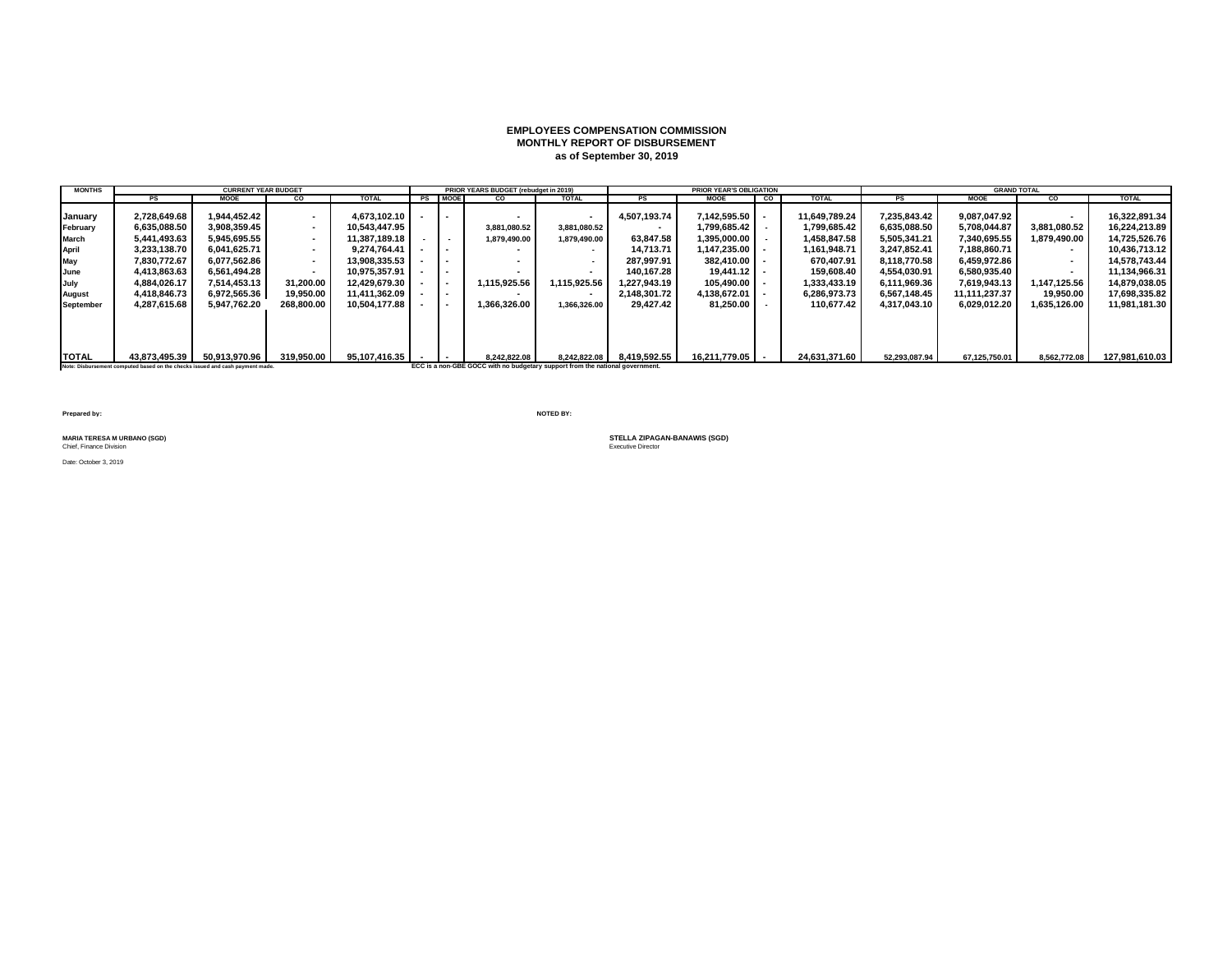#### **EMPLOYEES COMPENSATION COMMISSION MONTHLY REPORT OF DISBURSEMENT As of October 31, 2019**

| <b>MONTHS</b>    |                                                                               | <b>CURRENT YEAR BUDGET</b> |                          |                |                          | PRIOR YEARS BUDGET (rebudget in 2019)                                         |                          |              | <b>PRIOR YEAR'S OBLIGATION</b> |    |               |               | <b>GRAND TOTAL</b> |                          |                |
|------------------|-------------------------------------------------------------------------------|----------------------------|--------------------------|----------------|--------------------------|-------------------------------------------------------------------------------|--------------------------|--------------|--------------------------------|----|---------------|---------------|--------------------|--------------------------|----------------|
|                  | <b>PS</b>                                                                     | <b>MOOE</b>                | CO                       | <b>TOTAL</b>   | PS MOOE                  | CO                                                                            | <b>TOTAL</b>             | <b>PS</b>    | <b>MOOE</b>                    | CO | <b>TOTAL</b>  | <b>PS</b>     | <b>MOOE</b>        | CO.                      | <b>TOTAL</b>   |
| January          | 2.728.649.68                                                                  | 1.944.452.42               | $\sim$                   | 4.673.102.10   |                          |                                                                               |                          | 4.507.193.74 | $7.142.595.50$ -               |    | 11.649.789.24 | 7.235.843.42  | 9.087.047.92       | $\overline{\phantom{a}}$ | 16.322.891.34  |
| February         | 6.635.088.50                                                                  | 3.908.359.45               | $\sim$                   | 10.543.447.95  |                          | 3.881.080.52                                                                  | 3.881.080.52             |              | 1.799.685.42                   |    | 1.799.685.42  | 6.635.088.50  | 5.708.044.87       | 3.881.080.52             | 16.224.213.89  |
| March            | 5.441.493.63                                                                  | 5.945.695.55               | $\sim$                   | 11.387.189.18  | $\sim$                   | 1.879.490.00                                                                  | 1.879.490.00             | 63.847.58    | 1.395.000.00                   |    | 1.458.847.58  | 5.505.341.21  | 7.340.695.55       | 1.879.490.00             | 14.725.526.76  |
| <b>April</b>     | 3,233,138.70                                                                  | 6.041.625.71               | $\sim$                   | 9.274.764.41   | $\sim$                   |                                                                               |                          | 14.713.71    | 1.147.235.00 -                 |    | 1,161,948.71  | 3.247.852.41  | 7,188,860.71       | $\sim$                   | 10.436.713.12  |
| May              | 7.830.772.67                                                                  | 6.077.562.86               | $\sim$                   | 13.908.335.53  |                          |                                                                               |                          | 287.997.91   | $382.410.00$ $\blacksquare$    |    | 670.407.91    | 8.118.770.58  | 6,459,972.86       |                          | 14.578.743.44  |
| June             | 4,413,863.63                                                                  | 6.561.494.28               | $\overline{\phantom{a}}$ | 10.975.357.91  |                          |                                                                               | $\blacksquare$           | 140.167.28   | $19.441.12$ $\blacksquare$     |    | 159.608.40    | 4.554.030.91  | 6,580,935.40       | $\sim$                   | 11,134,966.31  |
| July             | 4.884.026.17                                                                  | 7.514.453.13               | 31.200.00                | 12,429,679.30  | $\sim$                   | 1.115.925.56                                                                  | 115,925.56.              | 1.227.943.19 | $105.490.00$ $\blacksquare$    |    | 1.333.433.19  | 6.111.969.36  | 7.619.943.13       | 1.147.125.56             | 14.879.038.05  |
| August           | 4.418.846.73                                                                  | 6.972.565.36               | 19,950.00                | 11.411.362.09  |                          | $\sim$                                                                        | $\blacksquare$           | 2.148.301.72 | 4.138.672.01                   |    | 6,286,973.73  | 6.567.148.45  | 11.111.237.37      | 19.950.00                | 17,698,335.82  |
| <b>September</b> | 4.287.615.68                                                                  | 5.947.762.20               | 268.800.00               | 10.504.177.88  | $\overline{\phantom{a}}$ | 1.366.326.00                                                                  | 1.366.326.00             | 29.427.42    | 81.250.00                      |    | 110.677.42    | 4.317.043.10  | 6.029.012.20       | 1.635.126.00             | 11,981,181.30  |
| October          | 4.365.660.48                                                                  | 9.840.468.49               |                          | 14.206.128.97  | $\sim$                   |                                                                               | $\overline{\phantom{a}}$ | 1.509.983.77 |                                |    | 1.509.983.77  | 5.875.644.25  | 9.840.468.49       | $\sim$                   | 15.716.112.74  |
|                  |                                                                               |                            |                          |                |                          |                                                                               |                          |              |                                |    |               |               |                    |                          |                |
| <b>TOTAL</b>     | 48.239.155.87                                                                 | 60,754,439.45              | 319.950.00               | 109.313.545.32 |                          | 8.242.822.08                                                                  | 8.242.822.08             | 9.929.576.32 | 16.211.779.05   -              |    | 26,141,355.37 | 58,168,732.19 | 76,966,218.50      | 8,562,772.08             | 143,697,722.77 |
|                  | Note: Disbursement computed based on the checks issued and cash payment made. |                            |                          |                |                          | ECC is a non-GBE GOCC with no budgetary support from the national government. |                          |              |                                |    |               |               |                    |                          |                |

**Prepared by: NOTED BY:**

**MARIA TERESA M URBANO (SGD)**<br>Chief, Finance Division

Date: November 6, 2019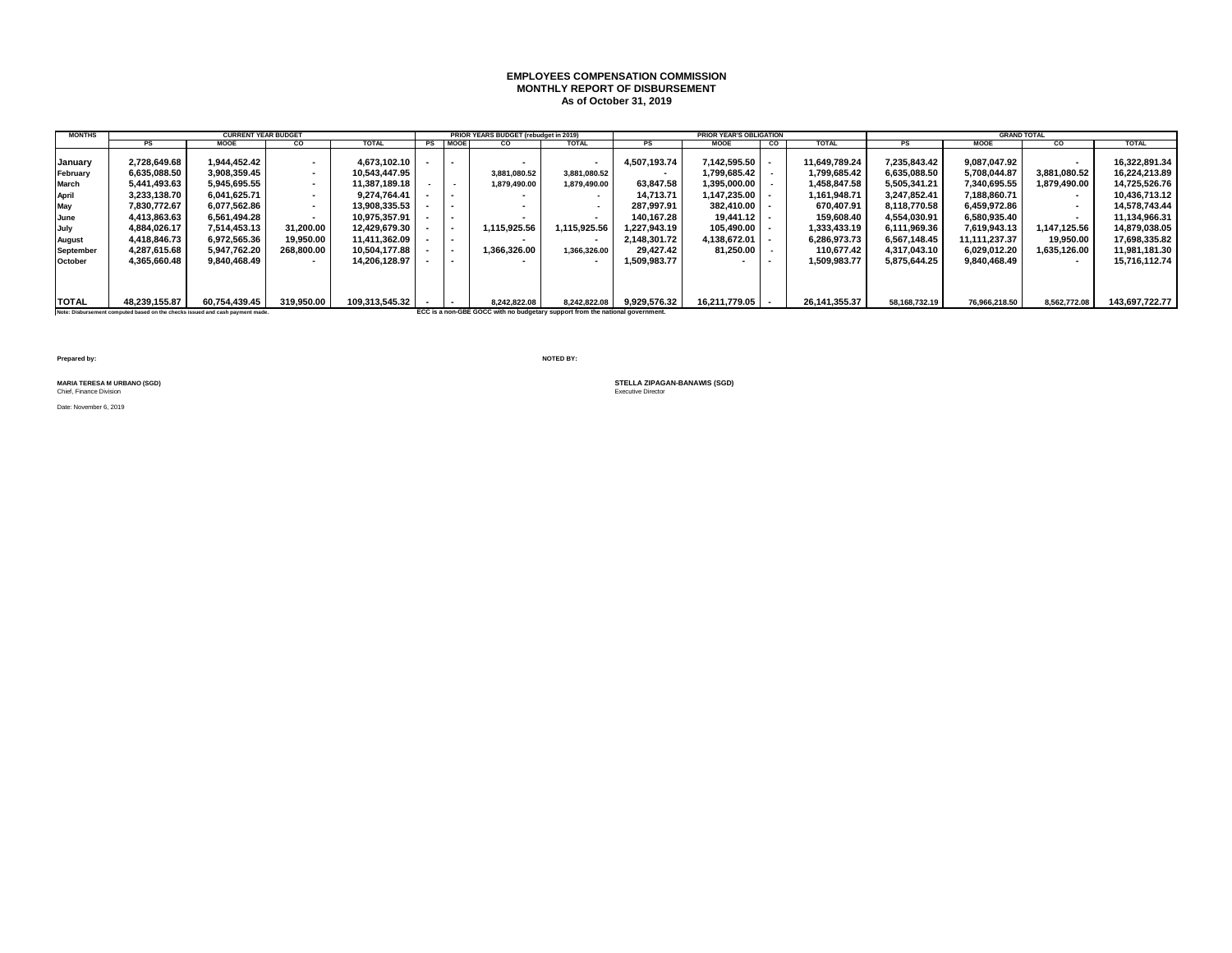### **EMPLOYEES COMPENSATION COMMISSION MONTHLY REPORT OF DISBURSEMENT As of November 30, 2019**

| <b>MONTHS</b>    |                                                                               | <b>CURRENT YEAR BUDGET</b> |                          |                |         | <b>PRIOR YEARS BUDGET (rebudget in 2019)</b>                                 |               |               | <b>PRIOR YEAR'S OBLIGATION</b> |    |               |               | <b>GRAND TOTAL</b> |                          |                |
|------------------|-------------------------------------------------------------------------------|----------------------------|--------------------------|----------------|---------|------------------------------------------------------------------------------|---------------|---------------|--------------------------------|----|---------------|---------------|--------------------|--------------------------|----------------|
|                  | <b>PS</b>                                                                     | <b>MOOE</b>                | CO                       | <b>TOTAL</b>   | PS MOOE | CO                                                                           | <b>TOTAL</b>  | <b>PS</b>     | <b>MOOE</b>                    | co | <b>TOTAL</b>  | PS            | <b>MOOE</b>        | CO.                      | <b>TOTAL</b>   |
|                  |                                                                               |                            |                          |                |         |                                                                              |               |               |                                |    |               |               |                    |                          |                |
| January          | 2.728.649.68                                                                  | 1.944.452.42               | $\overline{a}$           | 4.673.102.10   |         |                                                                              |               | 4.507.193.74  | $7.142.595.50$ -               |    | 11.649.789.24 | 7.235.843.42  | 9.087.047.92       | $\overline{\phantom{a}}$ | 16.322.891.34  |
| February         | 6.635.088.50                                                                  | 3.908.359.45               | $\sim$                   | 10.543.447.95  |         | 3.881.080.52                                                                 | 3.881.080.52  |               | 1.799.685.42                   |    | 1,799,685.42  | 6.635.088.50  | 5.708.044.87       | 3,881,080.52             | 16.224.213.89  |
| <b>March</b>     | 5.441.493.63                                                                  | 5,945,695.55               | . .                      | 11.387.189.18  | $\sim$  | 1,879,490.00                                                                 | 1.879.490.00  | 63,847.58     | 1.395.000.00                   |    | 1,458,847.58  | 5,505,341.21  | 7,340,695.55       | 1.879.490.00             | 14,725,526.76  |
| <b>April</b>     | 3.233.138.70                                                                  | 6.041.625.71               | $\sim$                   | 9.274.764.41   |         |                                                                              | . .           | 14.713.71     | $1.147.235.00$ -               |    | 1,161,948.71  | 3.247.852.41  | 7.188.860.71       | $\sim$                   | 10.436.713.12  |
| May              | 7.830.772.67                                                                  | 6.077.562.86               | $\sim$                   | 13.908.335.53  |         |                                                                              |               | 287.997.91    | 382.410.00                     |    | 670.407.91    | 8.118.770.58  | 6.459.972.86       | $\sim$                   | 14,578,743.44  |
| June             | 4,413,863.63                                                                  | 6.561.494.28               |                          | 10.975.357.91  |         |                                                                              |               | 140.167.28    | 19.441.12                      |    | 159,608.40    | 4,554,030.91  | 6,580,935.40       | $\overline{\phantom{a}}$ | 11,134,966.31  |
| July             | 4.884.026.17                                                                  | 7.514.453.13               | 31.200.00                | 12.429.679.30  | . .     | 1.115.925.56                                                                 | 1.115.925.56  | 1.227.943.19  | 105.490.00                     |    | 1,333,433.19  | 6.111.969.36  | 7.619.943.13       | 1.147.125.56             | 14,879,038.05  |
| August           | 4,418,846.73                                                                  | 6,972,565.36               | 19,950.00                | 11,411,362.09  |         |                                                                              |               | 2,148,301.72  | 4,138,672.01                   |    | 6,286,973.73  | 6,567,148.45  | 11.111.237.37      | 19,950.00                | 17,698,335.82  |
| <b>September</b> | 4.287.615.68                                                                  | 5.947.762.20               | 268.800.00               | 10.504.177.88  |         | 1.366.326.00                                                                 | 1.366.326.00  | 29.427.42     | 81.250.00                      |    | 110.677.42    | 4.317.043.10  | 6.029.012.20       | 1.635.126.00             | 11,981,181.30  |
| October          | 4.365.660.48                                                                  | 9.840.468.49               | $\overline{\phantom{a}}$ | 14.206.128.97  |         |                                                                              |               | 1.509.983.77  |                                |    | 1,509,983.77  | 5.875.644.25  | 9.840.468.49       | $\overline{\phantom{a}}$ | 15,716,112.74  |
| November         | 8.482.113.19                                                                  | 11.490.128.04              | 19.905.00                | 19.992.146.23  |         | 4.083.899.00                                                                 |               | 572.697.52    |                                |    | 572.697.52    | 9.054.810.71  | 11.490.128.04      | 4.103.804.00             | 24,648,742.75  |
|                  |                                                                               |                            |                          |                |         |                                                                              |               |               |                                |    |               |               |                    |                          |                |
| <b>TOTAL</b>     | 56.721.269.06                                                                 | 72.244.567.49              | 339.855.00               | 129,305,691.55 |         | 12,326,721.08                                                                | 12,326,721.08 | 10,502,273.84 | 16,211,779.05 -                |    | 26,714,052.89 | 67,223,542.90 | 88,456,346.54      | 12,666,576.08            | 168,346,465.52 |
|                  | Note: Disbursement computed based on the checks issued and cash payment made. |                            |                          |                |         | ECC is a non-GBE GOCC with no budgetary support from the national government |               |               |                                |    |               |               |                    |                          |                |

**Prepared by: NOTED BY:**

**MARIA TERESA M URBANO (SGD)**<br>Chief, Finance Division

Date: December 20, 2019